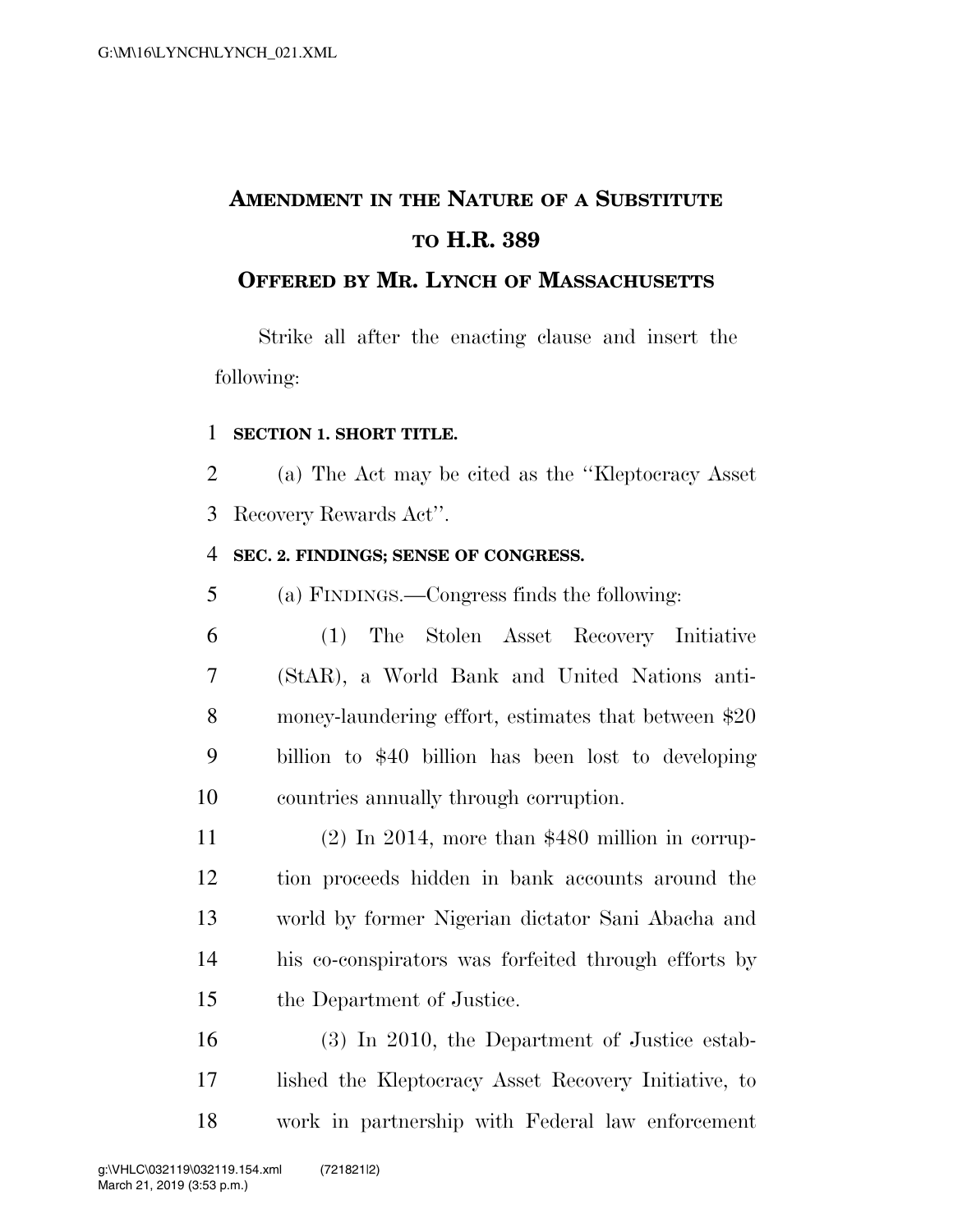agencies to forfeit the proceeds of foreign official corruption and, where appropriate, return those pro- ceeds to benefit the people harmed by these acts of corruption and abuse of office.

 (4) Of the \$20 billion to \$40 billion lost by de- veloping countries annually through corruption, only about \$5 billion has been repatriated in the last 15 years.

 (5) Governments weakened by corruption and loss of assets due to corruption have fewer resources to devote to the fight against terrorism and fewer re- sources to devote to building strong financial, law enforcement, and judicial institutions to aid in the fight against the financing of terrorism.

 (6) The United States has a number of effective programs to reward individuals who provide valuable information that assist in the identification, arrest, and conviction of criminal actors and their associ- ates, as well as seizure and forfeiture of illicitly de-rived assets and the proceeds of criminal activity.

 (7) The Internal Revenue Service has the Whis- tleblower Program, which pays awards to individuals who provide specific and credible information to the IRS if the information results in the collection of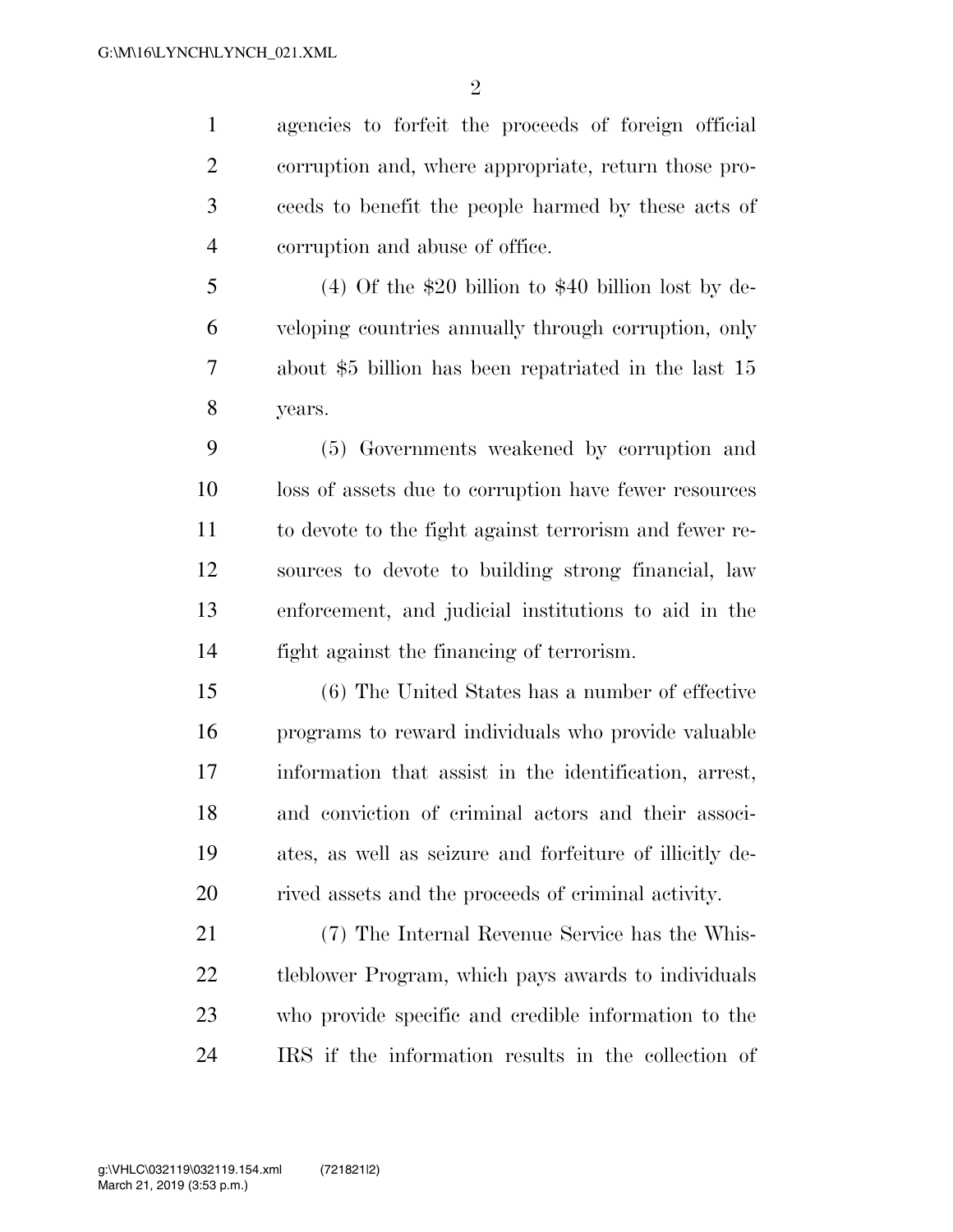taxes, penalties, interest or other amounts from non-compliant taxpayers.

 (8) The Department of State administers re- wards programs on international terrorism, illegal narcotics, and transnational organized crime with the goal of bringing perpetrators to justice.

 (9) None of these existing rewards programs specifically provide monetary incentives for identi- fying and recovering stolen assets linked solely to foreign government corruption, as opposed to crimi-nal prosecutions or civil or criminal forfeitures.

 (10) The recovery of stolen assets linked to for- eign government corruption and the proceeds of such corruption may not always involve a BSA violation or lead to a forfeiture action. In such cases there would be no ability to pay rewards under existing Treasury Department authorities.

 (11) Foreign government corruption can take many forms but typically entails government officials stealing, misappropriating, or illegally diverting as- sets and funds from their own government treasuries to enrich their personal wealth directly through em- bezzlement or bribes to allow government resources to be expended in ways that are not transparent and may not either be necessary or be the result of open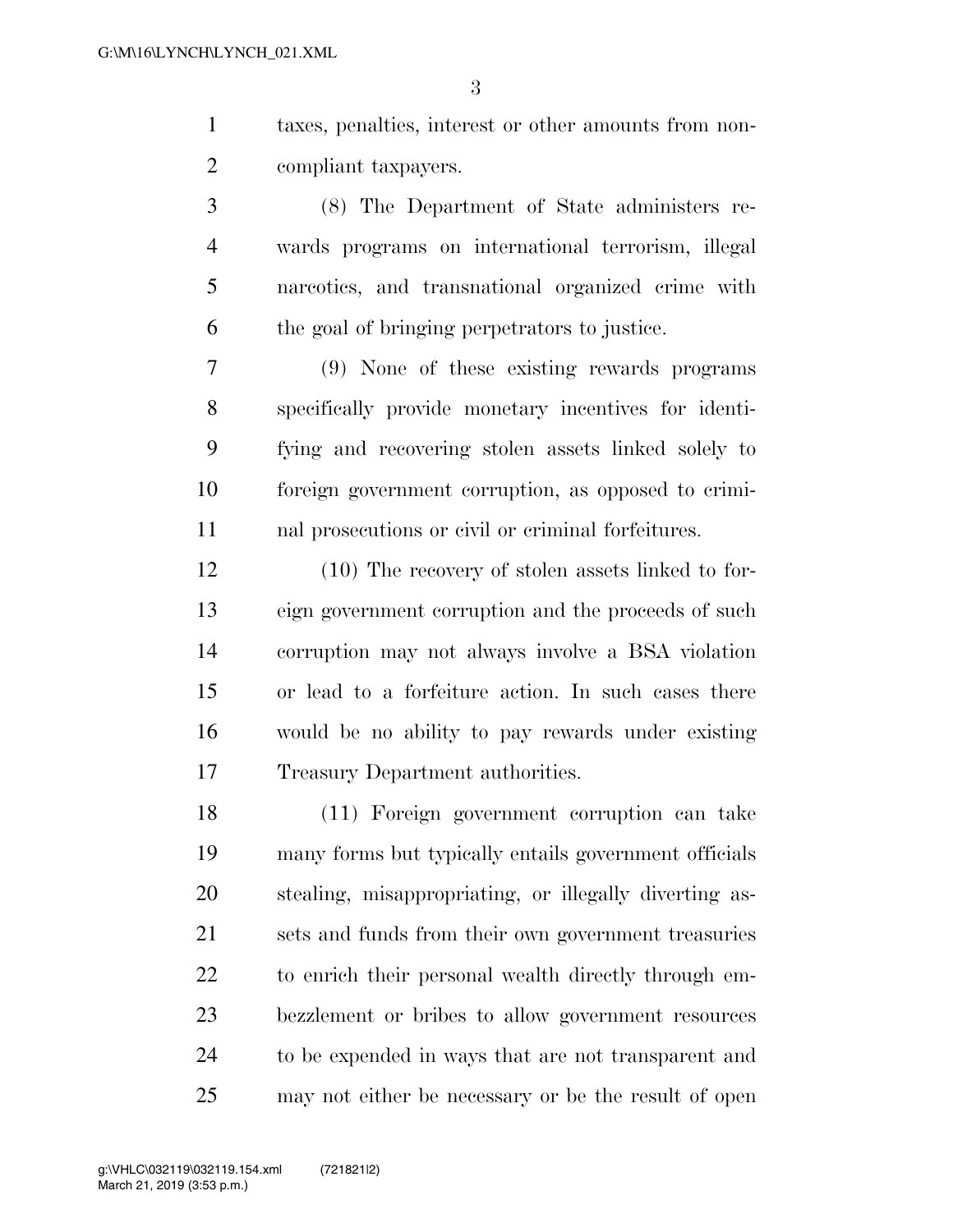competition. Corruption also includes situations where public officials take bribes to allow govern- ment resources to be expended in ways which are not transparent and may not be necessary or the re- sult of open competition. These corrupt officials often use the United States and international finan- cial system to hide their stolen assets and the pro-ceeds of corruption.

 (12) The individuals who come forward to ex- pose foreign governmental corruption and kleptocracy often do so at great risk to their own safety and that of their immediate family members and face retaliation from persons who exercise for- eign political or governmental power. Monetary re- wards can provide a necessary incentive to expose such corruption and provide a financial means to provide for their well-being and avoid retribution.

 (b) SENSE OF CONGRESS.—It is the sense of Con- gress that a Department of the Treasury stolen asset re- covery rewards program to help identify and recover stolen assets linked to foreign government corruption and the proceeds of such corruption hidden behind complex finan-cial structures is needed in order to—

 (1) intensify the global fight against corruption; and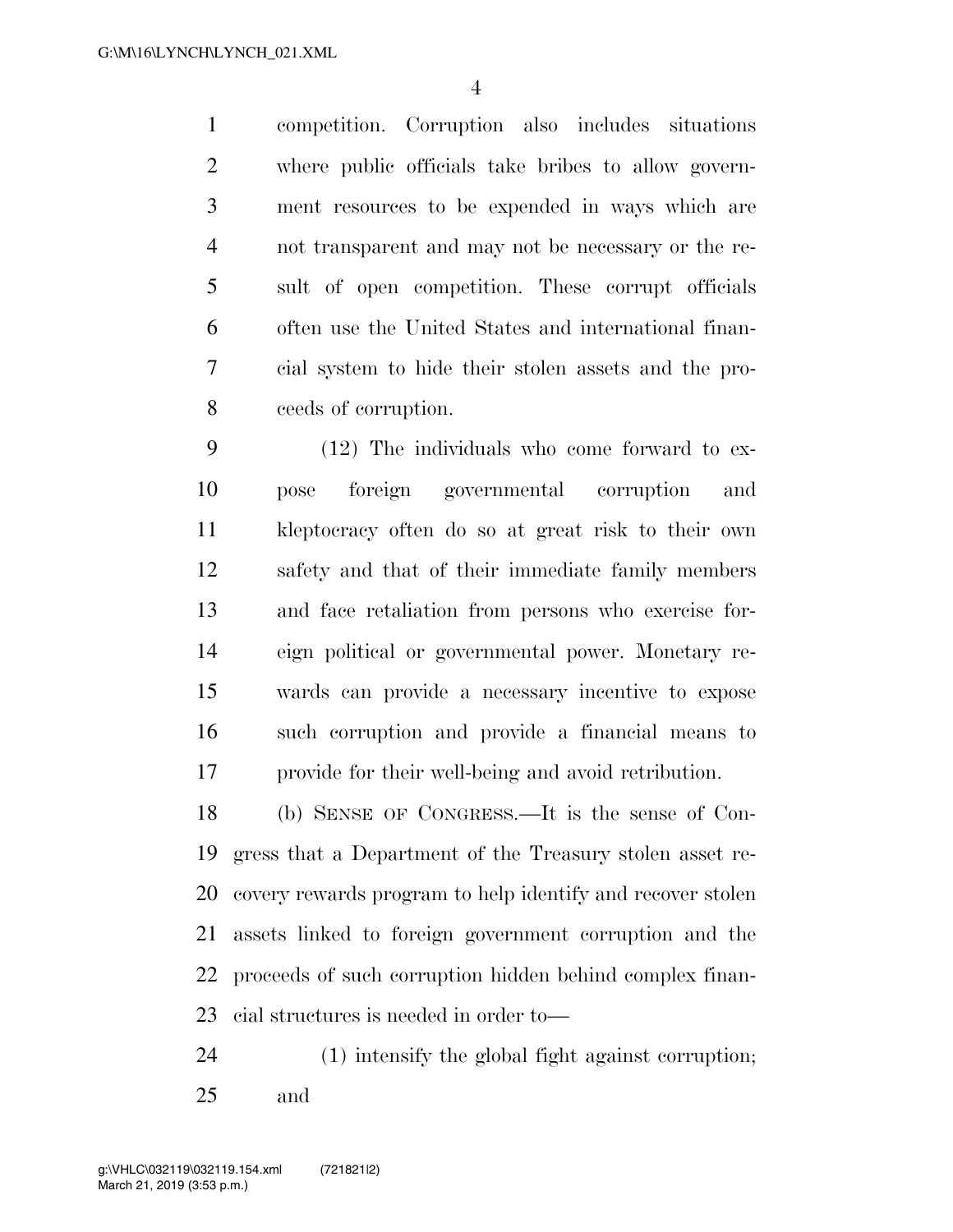(2) serve United States efforts to identify and recover such stolen assets, forfeit proceeds of such corruption, and, where appropriate and feasible, re- turn the stolen assets or proceeds thereof to the country harmed by the acts of corruption.

#### **SEC. 3. IN GENERAL.**

 (a) DEPARTMENT OF THE TREASURY KLEPTOCRACY ASSET RECOVERY REWARDS PROGRAM.—Chapter 97 of title 31, United States Code, is amended by adding at the end the following:

## **''§ 9706. Department of the Treasury Kleptocracy Asset Recovery Rewards Program**

13 "(a) ESTABLISHMENT.—

 $\frac{1}{2}$  (1) In GENERAL.—There is established in the Department of the Treasury a program to be known as the 'Kleptocracy Asset Recovery Rewards Pro- gram' for the payment of rewards to carry out the purposes of this section.

19 ''(2) PURPOSE.—The rewards program shall be designed to support U.S. Government programs and investigations aimed at restraining, seizing, for- feiting, or repatriating stolen assets linked to foreign government corruption and the proceeds of such cor-ruption.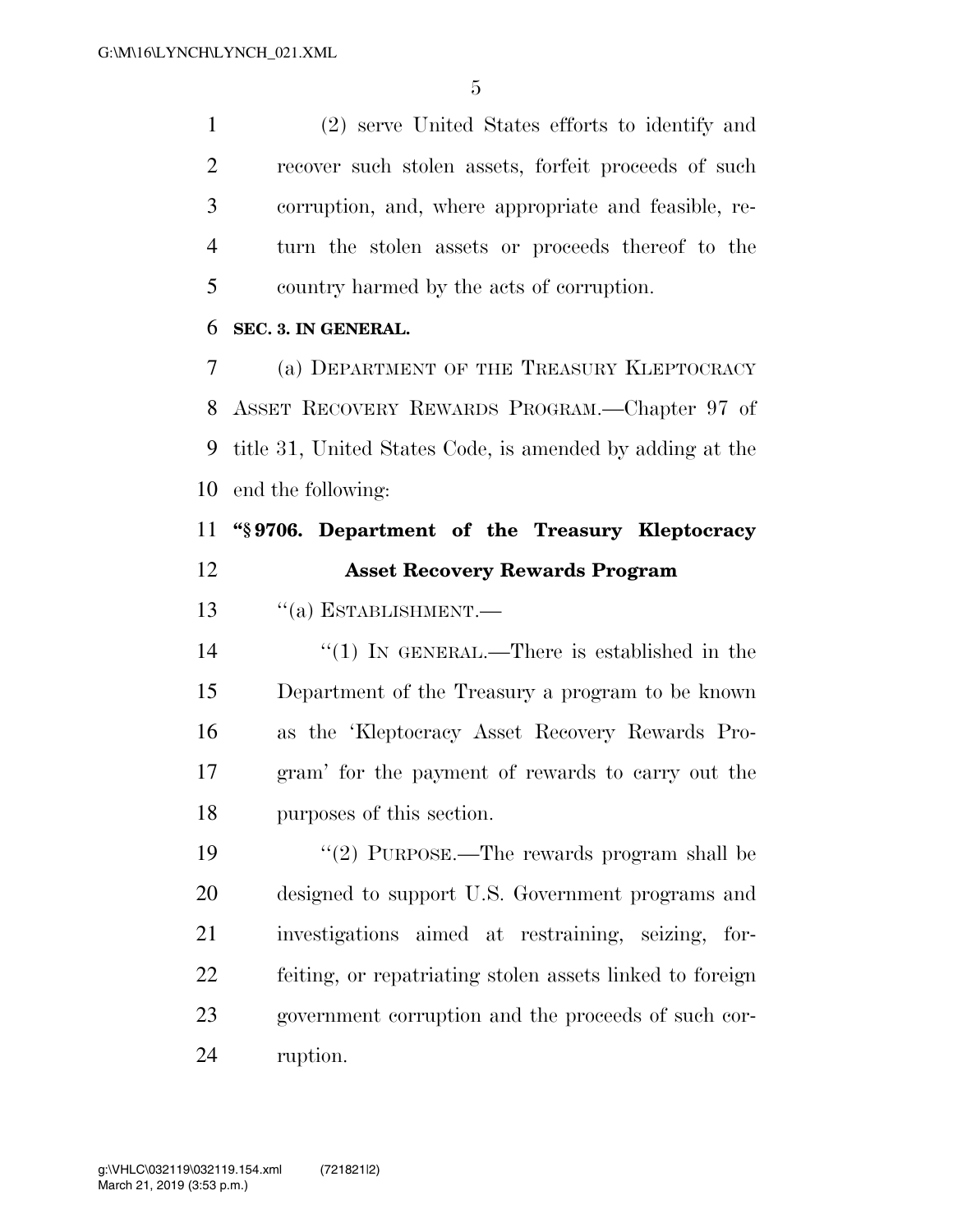1 ''(3) IMPLEMENTATION.—The rewards program shall be administered by, and at the sole discretion of, the Secretary of the Treasury, in consultation, as appropriate, with the Secretary of State, the Attor- ney General, and the heads of such other depart- ments and agencies as the Secretary may find ap-propriate.

 ''(b) REWARDS AUTHORIZED.—In the sole discretion of the Secretary and in consultation, as appropriate, with the heads of other relevant Federal departments or agen- cies, the Secretary may pay a reward to any individual, or to any nonprofit humanitarian organization designated by such individual, if that individual furnishes information leading to—

 ''(1) the restraining or seizure of stolen assets in an account at a U.S. financial institution (includ- ing a U.S. branch of a foreign financial institution), that come within the United States, or that come within the possession or control of any United States person;

 ''(2) the forfeiture of stolen assets in an ac- count at a U.S. financial institution (including a U.S. branch of a foreign financial institution), that come within the United States, or that come within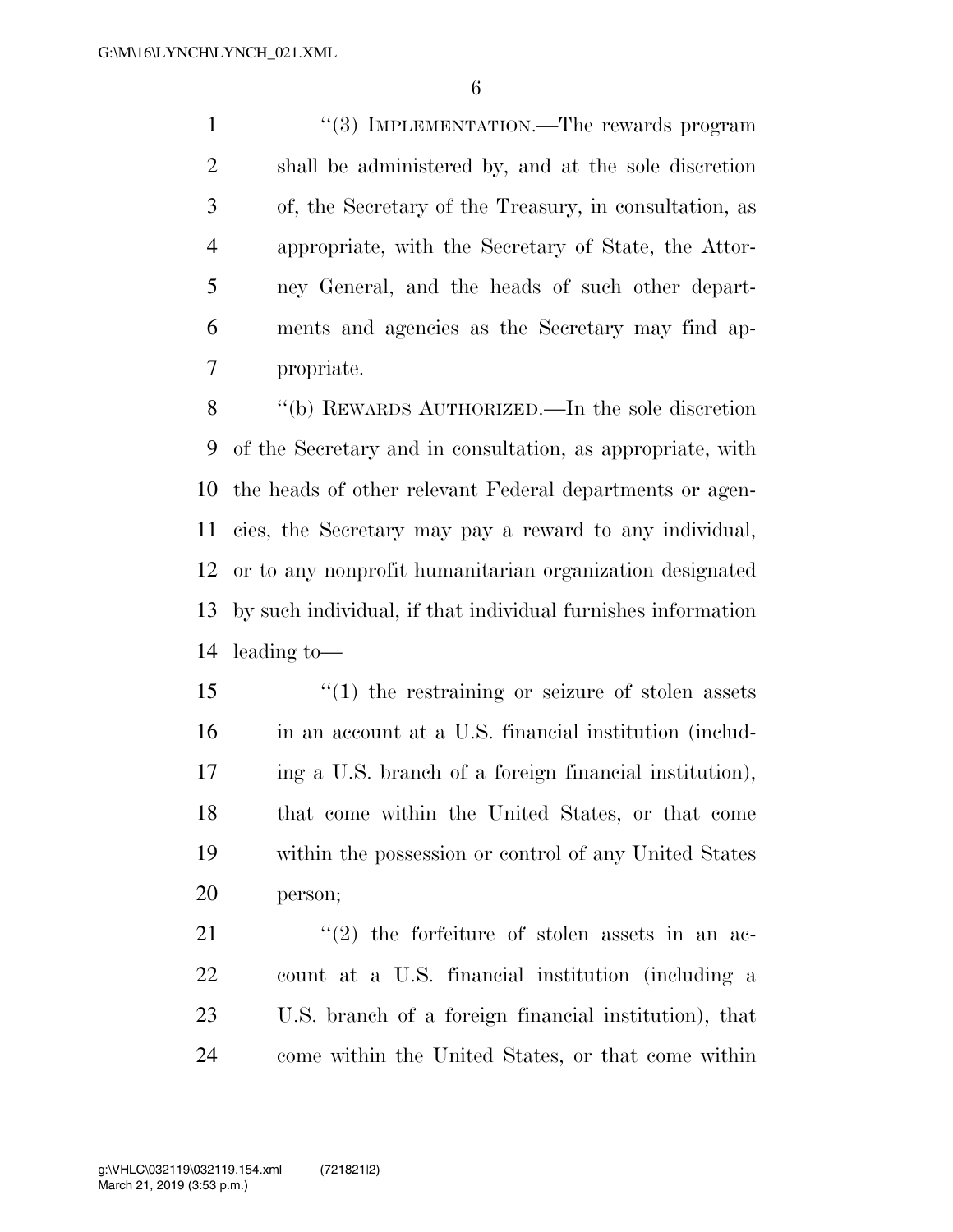the possession or control of any United States per-son; or

 $\frac{4}{3}$  where appropriate, the repatriation of sto- len assets in an account at a U.S. financial institu- tion (including a U.S. branch of a foreign financial institution), that come within the United States, or that come within the possession or control of any United States person.

9 "(c) COORDINATION.—

 ''(1) PROCEDURES.—To ensure that the pay- ment of rewards pursuant to this section does not duplicate or interfere with any other payment au- thorized by the Department of Justice or other Fed- eral law enforcement agencies for the obtaining of information or other evidence, the Secretary of the Treasury, in consultation with the Secretary of State, the Attorney General, and the heads of such other agencies as the Secretary may find appro- priate, shall establish procedures for the offering, administration, and payment of rewards under this section, including procedures for—

22 "'(A) identifying actions with respect to 23 which rewards will be offered;

24 ''(B) the receipt and analysis of data; and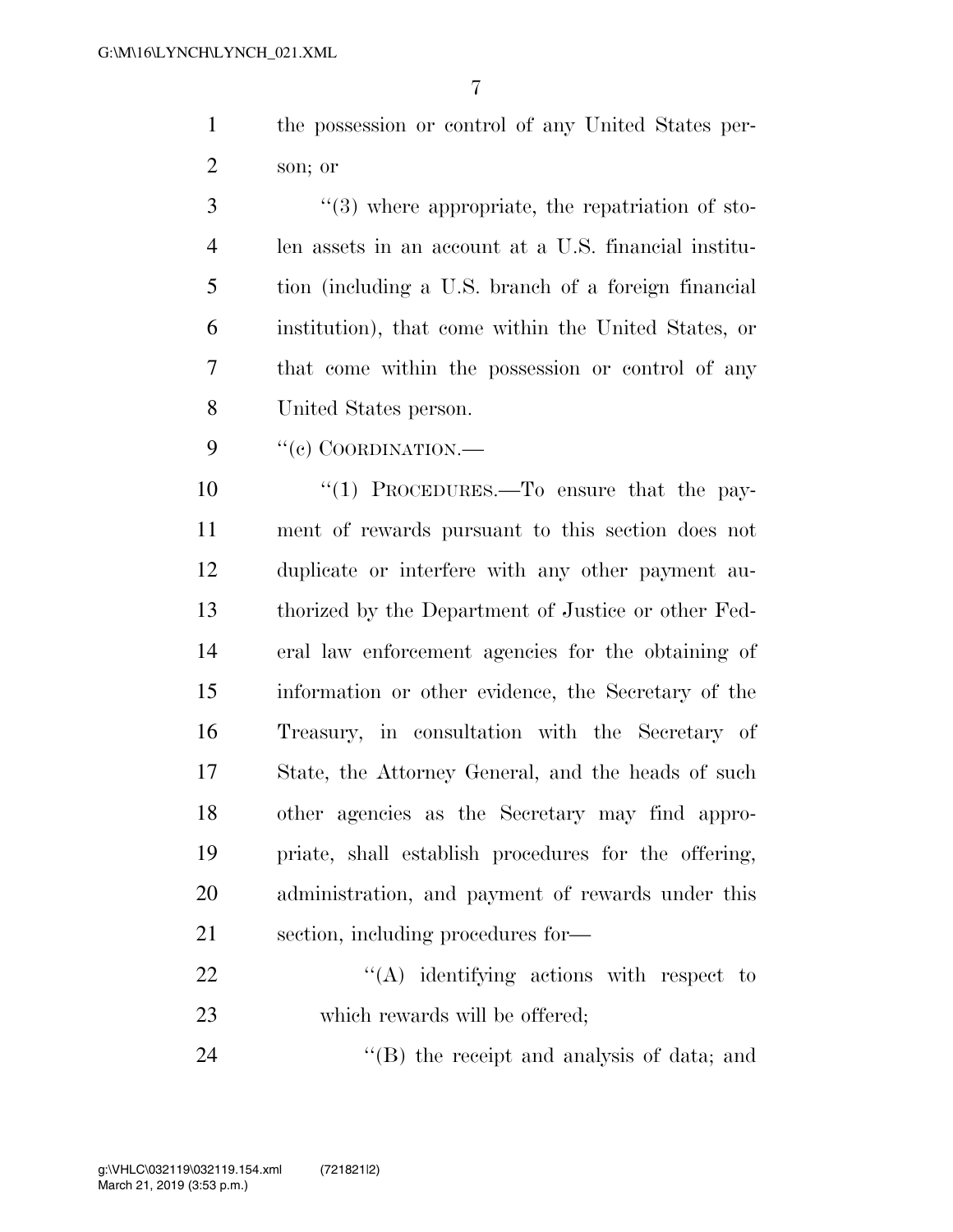''(C) the payment of rewards and approval of such payments.

3 "(2) PRIOR APPROVAL OF THE ATTORNEY GEN- ERAL REQUIRED.—Before making a reward under this section in a matter over which there is Federal criminal jurisdiction, the Secretary of the Treasury shall obtain the written concurrence of the Attorney General.

9 "(d) PAYMENT OF REWARDS.

 $(1)$  AUTHORIZATION OF APPROPRIATIONS. For the purpose of paying rewards pursuant to this section, there is authorized to be appropriated \$450,000 for fiscal year 2020.

14 "(2) LIMITATION ON ANNUAL PAYMENTS.—Ex- cept as provided under paragraph (3), the total amount of rewards paid pursuant to this section may not exceed \$25,000,000 in any calendar year. 18 "(3) PRESIDENTIAL AUTHORITY.—The Presi- dent may waive the limitation under paragraph (2) with respect to a calendar year if the President pro- vides written notice of such waiver to the appro- priate committees of the Congress at least 30 days before any payment in excess of such limitation is made pursuant to this section.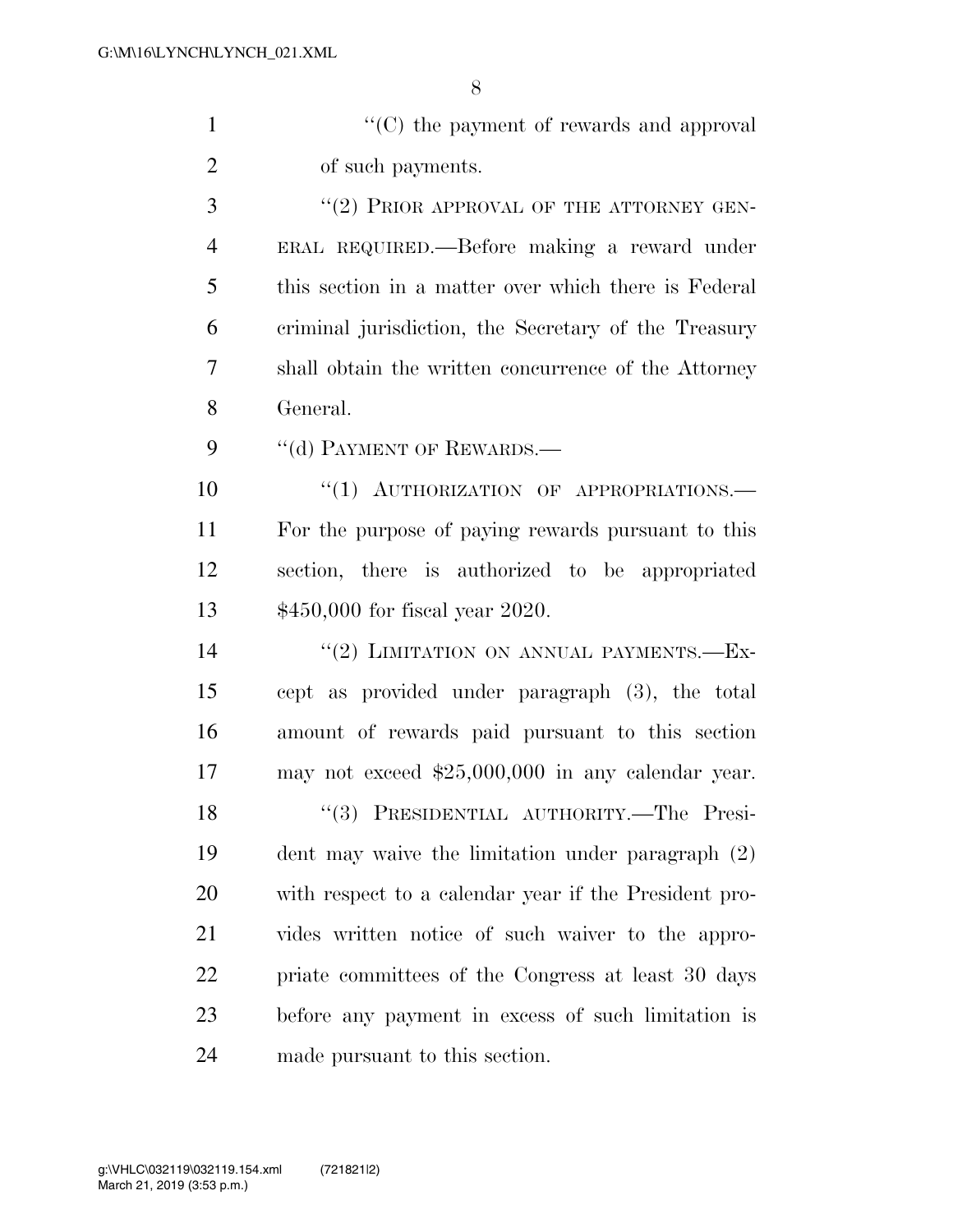| $\mathbf{1}$   | (4)<br>PAYMENT FROM<br><b>STOLEN</b><br><b>ASSET</b> |
|----------------|------------------------------------------------------|
| $\overline{2}$ | AMOUNTS.—In paying any reward under this section     |
| 3              | with respect to information furnished by an indi-    |
| $\overline{4}$ | vidual, the Secretary shall, to the extent possible, |
| 5              | make such payments using the stolen assets recov-    |
| 6              | ered based on such information before using appro-   |
| $\overline{7}$ | priated funds authorized under paragraph (1).        |
| 8              | "(e) LIMITATIONS.—                                   |
| 9              | "(1) SUBMISSION OF INFORMATION.—No award             |
| 10             | may be made under this section based on informa-     |
| 11             | tion submitted to the Secretary unless such informa- |
| 12             | tion is submitted under penalty of perjury.          |
| 13             | "(2) MAXIMUM AMOUNT. No reward paid                  |
| 14             | under this section may exceed $$5,000,000$ , unless  |
| 15             | the Secretary—                                       |
| 16             | "(A) personally authorizes such greater              |
| 17             | amount in writing;                                   |
| 18             | $\lq\lq (B)$ determines that offer or payment of     |
| 19             | a reward of a greater amount is necessary due        |
| 20             | to the exceptional nature of the case; and           |
| 21             | $\cdot$ (C) notifies the appropriate committees of   |
| 22             | the Congress of such determination.                  |
| 23             | $``(3)$ APPROVAL.—                                   |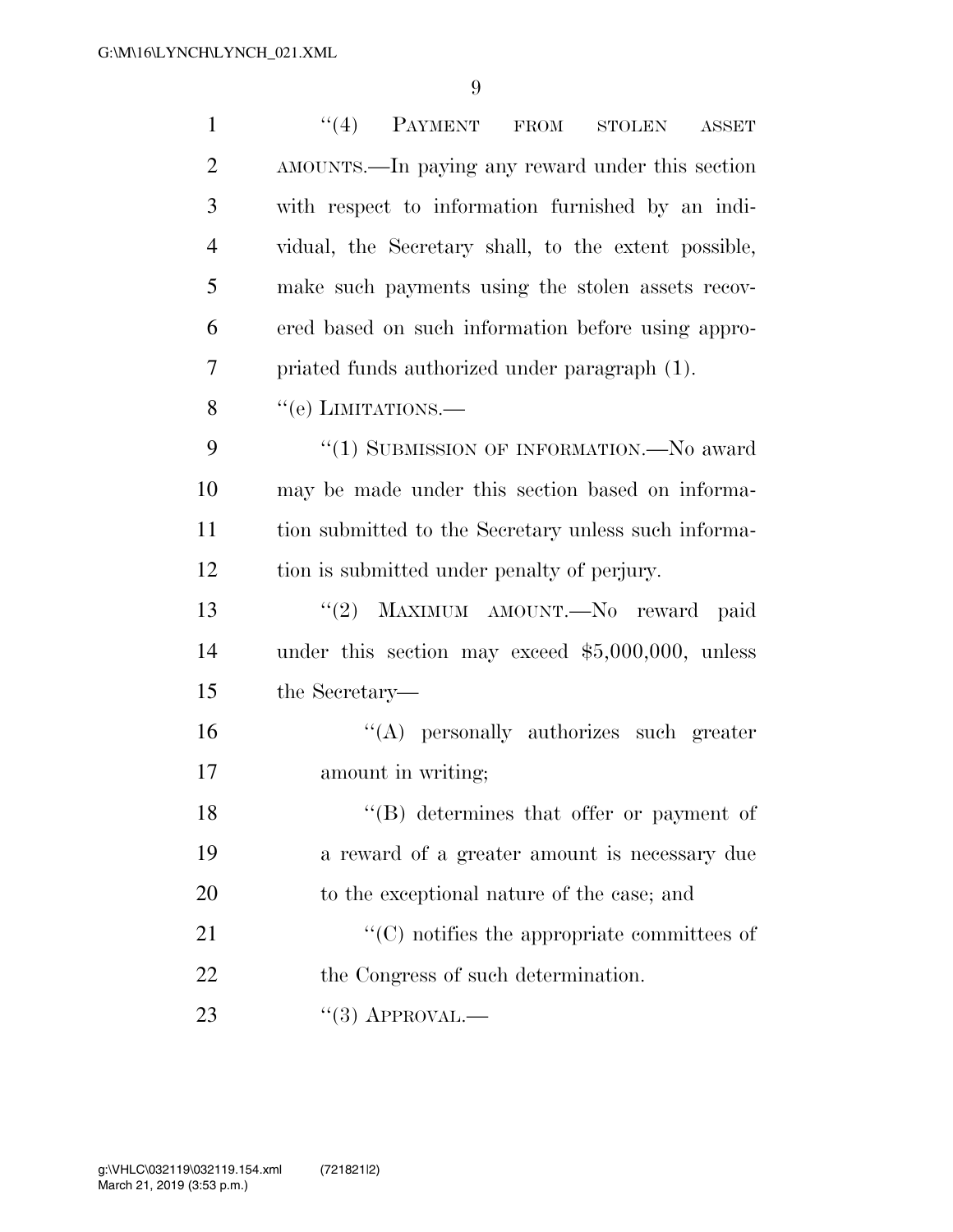| $\mathbf{1}$   | "(A) IN GENERAL.—No reward amount                       |
|----------------|---------------------------------------------------------|
| $\overline{2}$ | may be paid under this section without the              |
| 3              | written approval of the Secretary.                      |
| $\overline{4}$ | "(B) DELEGATION.—The Secretary may                      |
| 5              | not delegate the approval required under sub-           |
| 6              | paragraph $(A)$ to anyone other than an Under           |
| 7              | Secretary of the Department of the Treasury.            |
| 8              | "(4) PROTECTION MEASURES.—If the Secretary              |
| 9              | determines that the identity of the recipient of a re-  |
| 10             | ward or of the members of the recipient's immediate     |
| 11             | family must be protected, the Secretary shall take      |
| 12             | such measures in connection with the payment of         |
| 13             | the reward as the Secretary considers necessary to      |
| 14             | effect such protection.                                 |
| 15             | "(5) FORMS OF REWARD PAYMENT.—The Sec-                  |
| 16             | retary may make a reward under this section in the      |
| 17             | form of a monetary payment.                             |
| 18             | "(f) INELIGIBILITY, REDUCTION IN, OR DENIAL OF          |
| 19             | REWARD.                                                 |
| 20             | "(1) OFFICER AND EMPLOYEES.—An officer or               |
| 21             | employee of any entity of Federal, State, or local      |
| 22             | government or of a foreign government who, while in     |
| 23             | the performance of official duties, furnishes informa-  |
| 24             | tion described under subsection (b) shall not be eligi- |
| 25             | ble for a reward under this section.                    |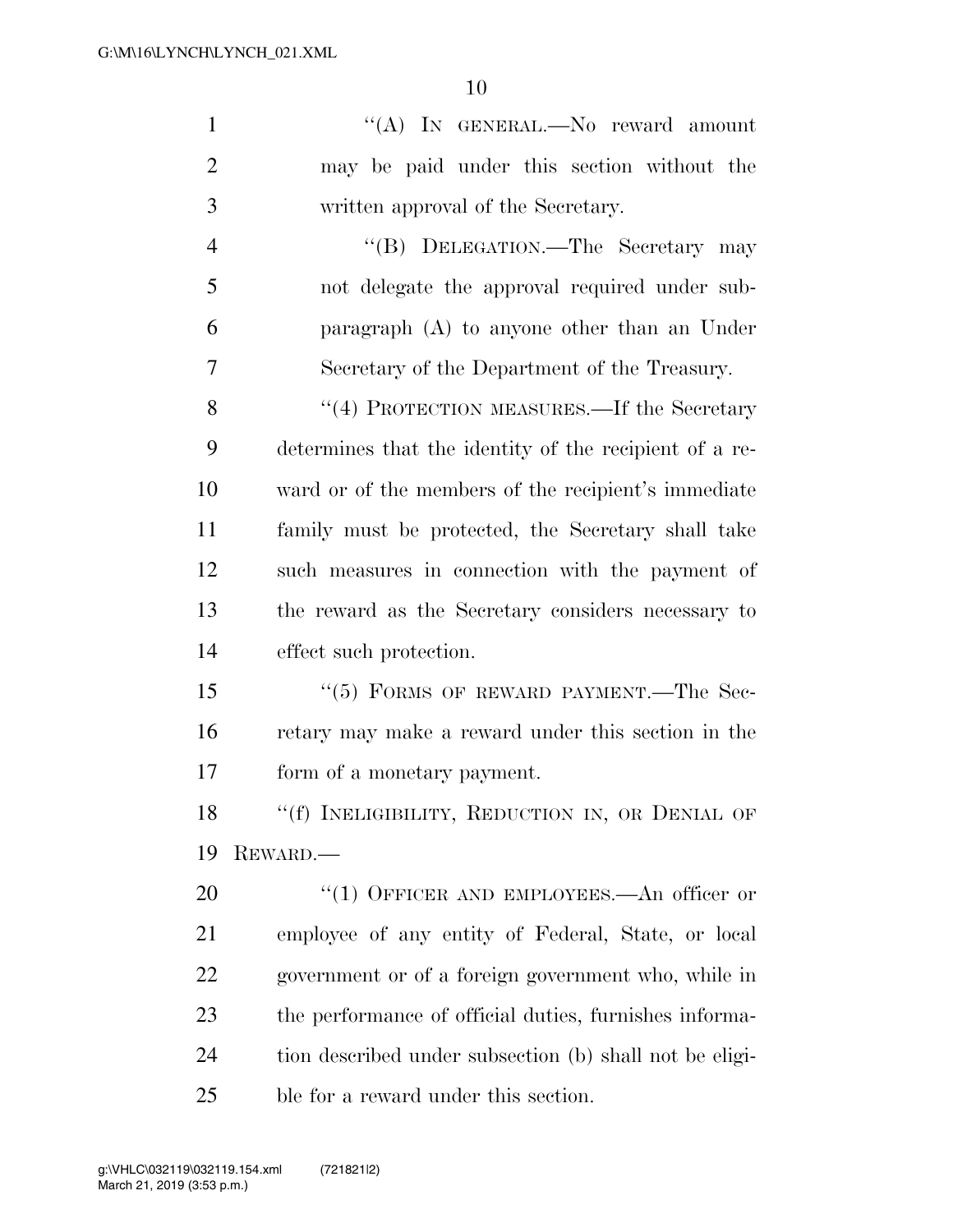1 ''(2) PARTICIPATING INDIVIDUALS.—If the claim for a reward is brought by an individual who the Secretary has a reasonable basis to believe know- ingly planned, initiated, directly participated in, or facilitated the actions that led to assets of a foreign state or governmental entity being stolen, misappro- priated, or illegally diverted or to the payment of bribes or other foreign governmental corruption, the Secretary shall appropriately reduce, and may deny, such award. If such individual is convicted of crimi- nal conduct arising from the role described in the preceding sentence, the Secretary shall deny or may seek to recover any reward, as the case may be.  $\frac{1}{2}$  REPORT.

15 "(1) IN GENERAL.—Within 180 days of the en- actment of this section, and annually thereafter for 5 years, the Secretary shall issue a report to the ap-propriate committees of the Congress—

 $\langle (A)$  detailing to the greatest extent pos- sible the amount, location, and ownership or beneficial ownership of any stolen assets that, on or after the date of the enactment of this section, come within the United States or that come within the possession or control of any United States person;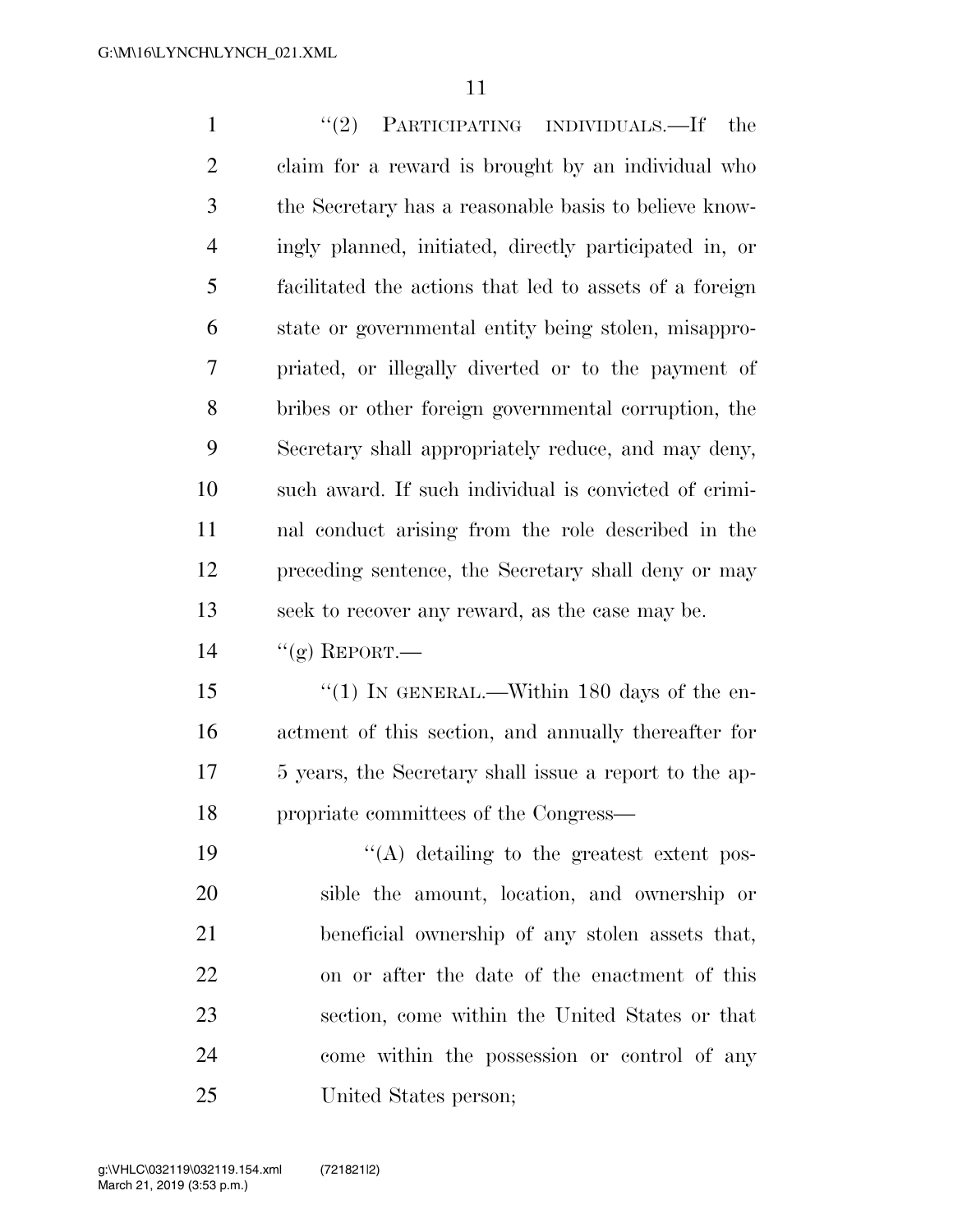''(B) discussing efforts being undertaken to identify more such stolen assets and their owners or beneficial owners; and

 ''(C) including a discussion of the inter- actions of the Department of the Treasury with the international financial institutions (as de- fined in section 1701(c)(2) of the International Financial Institutions Act) to identify the amount, location, and ownership, or beneficial ownership, of stolen assets held in financial in-stitutions outside the United States.

12 "(2) EXCEPTION FOR ONGOING INVESTIGA- TIONS.—The report issued under paragraph (1) shall not include information related to ongoing in-vestigations.

''(h) DEFINITIONS.—For purposes of this section:

17 "(1) APPROPRIATE COMMITTEES OF THE CON- GRESS.—The term 'appropriate committees of the Congress' means the Committee on Financial Serv- ices of the House of Representatives and the Com- mittee on Banking, Housing, and Urban Affairs of the Senate.

23 "(2) FINANCIAL ASSET.—The term 'financial asset' means any funds, investments, or ownership interests, as defined by the Secretary, that on or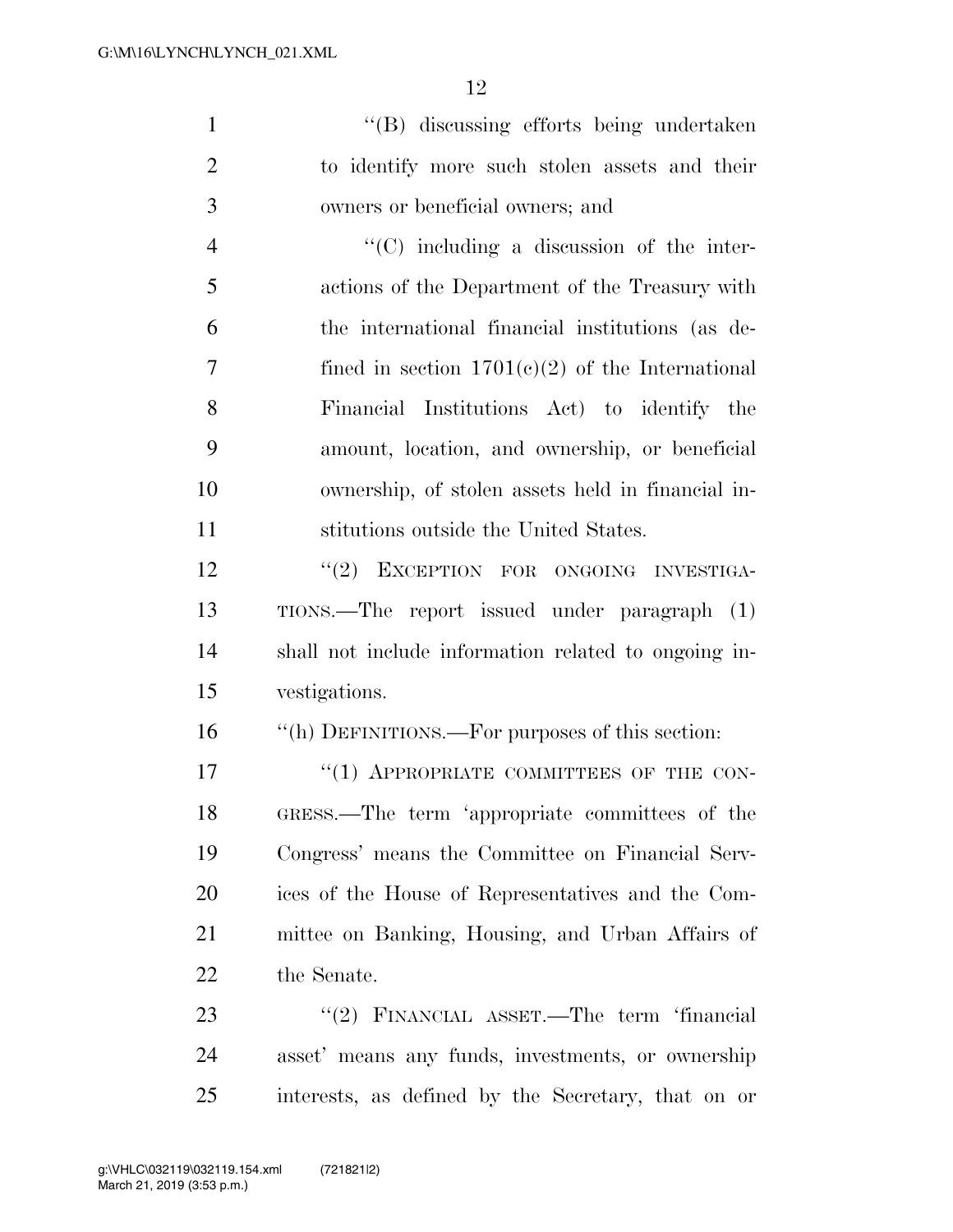after the date of the enactment of this section come within the United States or that come within the possession or control of any United States person.

4 "(3) FOREIGN GOVERNMENT CORRUPTION.— The term 'foreign government corruption' includes bribery of a foreign public official, or the misappro- priation, theft, or embezzlement of public funds or property by or for the benefit of a foreign public of-ficial.

 ''(4) FOREIGN PUBLIC OFFICIAL.—The term 'foreign public official' includes any person who oc- cupies a public office by virtue of having been elect- ed, appointed, or employed, including any military, civilian, special, honorary, temporary, or uncompen-sated official.

 ''(5) IMMEDIATE FAMILY MEMBER.—The term 'immediate family member', with respect to an indi- vidual, has the meaning given the term 'member of the immediate family' under section 36(k) of the State Department Basic Authorities Act of 1956 (22 U.S.C. 2708(k)).

22 "(6) REWARDS PROGRAM.—The term 'rewards program' means the program established in sub-24 section  $(a)(1)$  of this section.